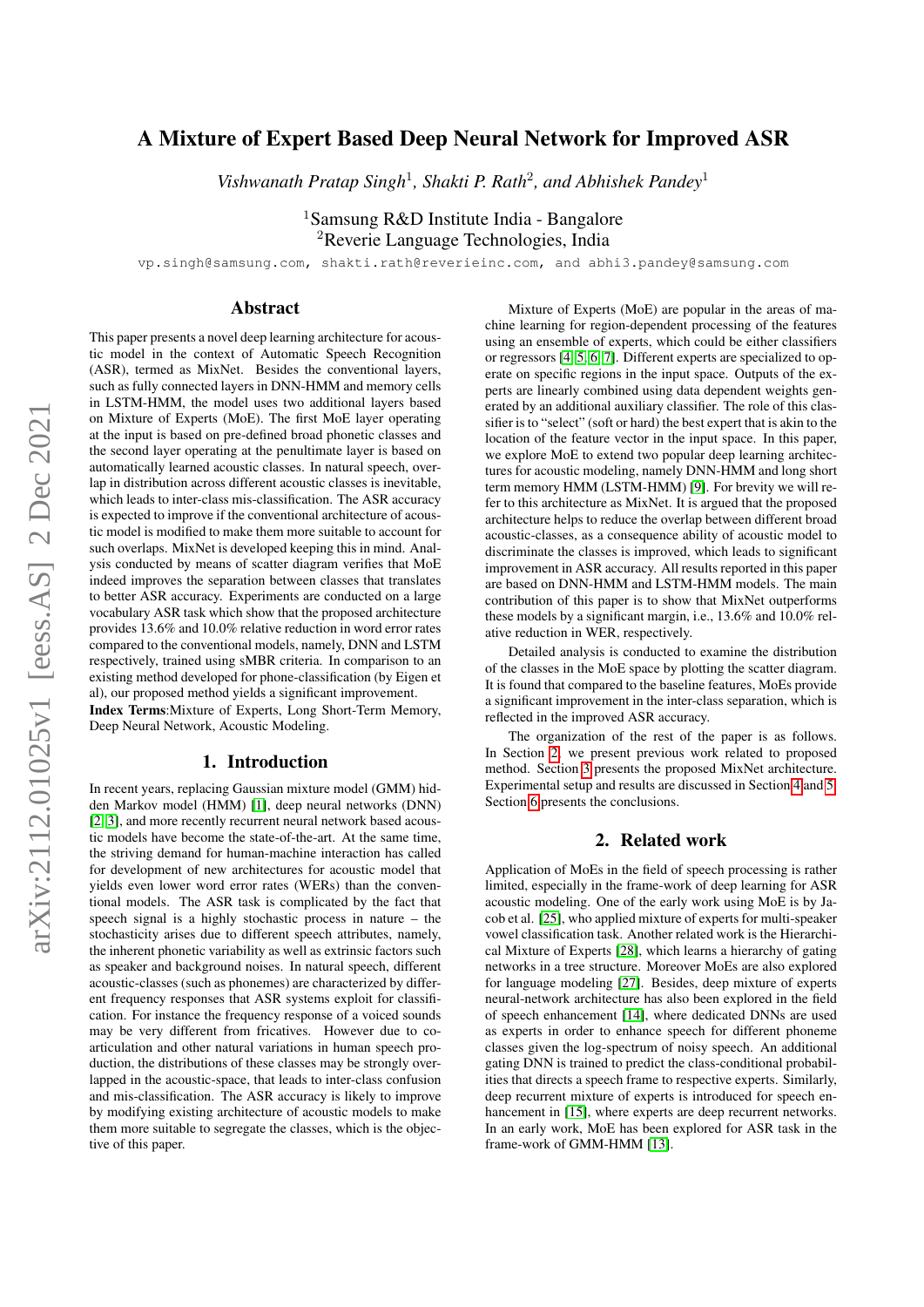We use the architecture proposed by Eigen et al. [\[26\]](#page-4-14) (henceforth referred to as Eigen-DMOE) as one of our baselines in this paper. Extending the standard MoE architecture, in Eigen-DMOE two sets of experts  $(f_i^1, f_i^2)$  and gating networks  $(g^1, g^2)$  are introduced along with a final linear layer  $f^3$ . The final output,  $F(x)$ , is produced by applying a softmax layer:

$$
\mathbf{z}^{1} = \sum_{i=1}^{N} g_{i}^{1}(\mathbf{x}) f_{i}^{1}(\mathbf{x})
$$
 (1)

$$
\mathbf{z}^2 = \sum_{j=1}^{M} g_j^2(\mathbf{z}^1) f_j^2(\mathbf{z}^1)
$$
 (2)

$$
\mathbf{F}(\mathbf{x}) = \mathbf{z}^3 = softmax(f^3(\mathbf{z}^2))
$$
 (3)

In the above equations,  $N$  and  $M$  are number of experts in first and second MoE layers respectively. Our work differs from Eigen-DMOE in two significant ways:

- The main contribution of this paper is to evaluate MoE at input layer where it operates directly on the acoustic features. In addition, a second MoE layer is applied at the output, i.e just before the softmax classifier. The first MoE layer is interpretable and supervised, whereas the second layer is non-interpretable and unsupervised. In Eigen-DMOE the MoE layers are applied only at the output and are non-interpretable
- In original Eigen-DMOE paper, MoE based system was investigated only for mono-phone classification. In this paper we evaluate the proposed MixNet for large vocabulary continuous speech recognition (LVCSR) task. In addition, we have extended Eigen-DMOE for LVCSR. It is observed that MixNet outperforms it by a large margin.

# <span id="page-1-0"></span>3. Mixture of Experts Deep Neural Network

The block diagram of the proposed MixNet architecture is illustrated in Figure [1.](#page-1-1) As shown, two MoE layers are applied to turn the standard DNN-HMM (or LSTM-HMM) acoustic models into MixNet – the first one before the first DNN layer and the second one before the final softmax layer. Although shown and explained only for DNN-HMM, the same developments are also applicable to LSTM-HMM.

The "experts" in the first MoE layer, shown as the A matrices in green shades, consist of multiple affine transforms operating separately on different acoustic regions. Note that this is not the standard MoE architecture as we also take temporal context  $(\pm K)$  into account. We found slight improvement by using contextual MoE over standard MoE. These experts are controlled by "gating signals" generated by an auxiliary DNN, which are used as weights for the experts. The auxiliary DNN is trained to classify acoustic feature vectors into broad phonetic classes. Mathematically,

$$
\mathbf{y}(t) = \sum_{i=1}^{C_a} \alpha_i(t) \sum_{j=-K}^{K} (\mathbf{A}_{ij}\mathbf{x}(t+j) + \mathbf{b}_{ij})
$$
(4)

where  $C_a$  defines the number of phonetic classes,  $\mathbf{x}(t)$  and  $\mathbf{v}(t)$ are the input and output of the MoE layer respectively and  $K$  is set to 1.  $\alpha_i(t)$  is the posterior probability (or the gating signal) of class i given the frame at time  $t$ , which is generated by a pretrained DNN classifier and the classes are (interpretable) broad phonetic classes defined in Table [1.](#page-1-2)

<span id="page-1-1"></span>

Figure 1: *MixNet: (shown for 3-class MoE at input and 3-class MoE at output)*

<span id="page-1-2"></span>Table 1: *Three Broad Phonetic Classes used in first MoE layer*

| <b>Broad Phonetic Class</b> | Phones                                                                                              |
|-----------------------------|-----------------------------------------------------------------------------------------------------|
| Voiced                      | ae, eh, ih, iy, ix, aa,<br>uh, ah, er, ao, ax, uw,<br>ey, ay, aw, ow, ay                            |
| Un-voiced                   | l, r, w, y, en, n, m, nq,<br>dh, jh, ts, v, z, ch, f, hh,<br>ch, sh, s, th, dd, kd, pd,<br>td,k,p,t |
| Silence                     | Q1                                                                                                  |

On the other hand, in the case of second MoE layer, the classes are (non-interpretable) learned in an unsupervised manner by having an additional softmax layer attached to the last hidden layer. Note that the classifier at the second MoE is trained jointly while the classifier at the first layer is pre-trained and training the model jointly. The output of the softmax layers are used as gating signal for the experts denoted by the B matrices in Figure [1.](#page-1-1) The configuration gives us the freedom to choose the number classes without constraints. Mathematically,

$$
\mathbf{z}(t) = \sum_{i=1}^{C_b} \beta_i(t) \left( \mathbf{B}_i \mathbf{y}^{L-1}(t) + \mathbf{b}_i \right)
$$
 (5)

<span id="page-1-3"></span>where  $C_b$  defines the number of classes,  $y^{L-1}(t)$  and  $z(t)$  are the output of the  $(L - 1)^{th}$  layer and output of the second MoE.  $\beta_i(t)$  is the gating signal associated with the second MoE layer. Temporal context was not included here. Linear activations were used at the last hidden layer that provides input to the second MoE layer. We also experimented with having an MoE layer after each of the hidden layers, but there was no benefit, so the results are not shown for this case.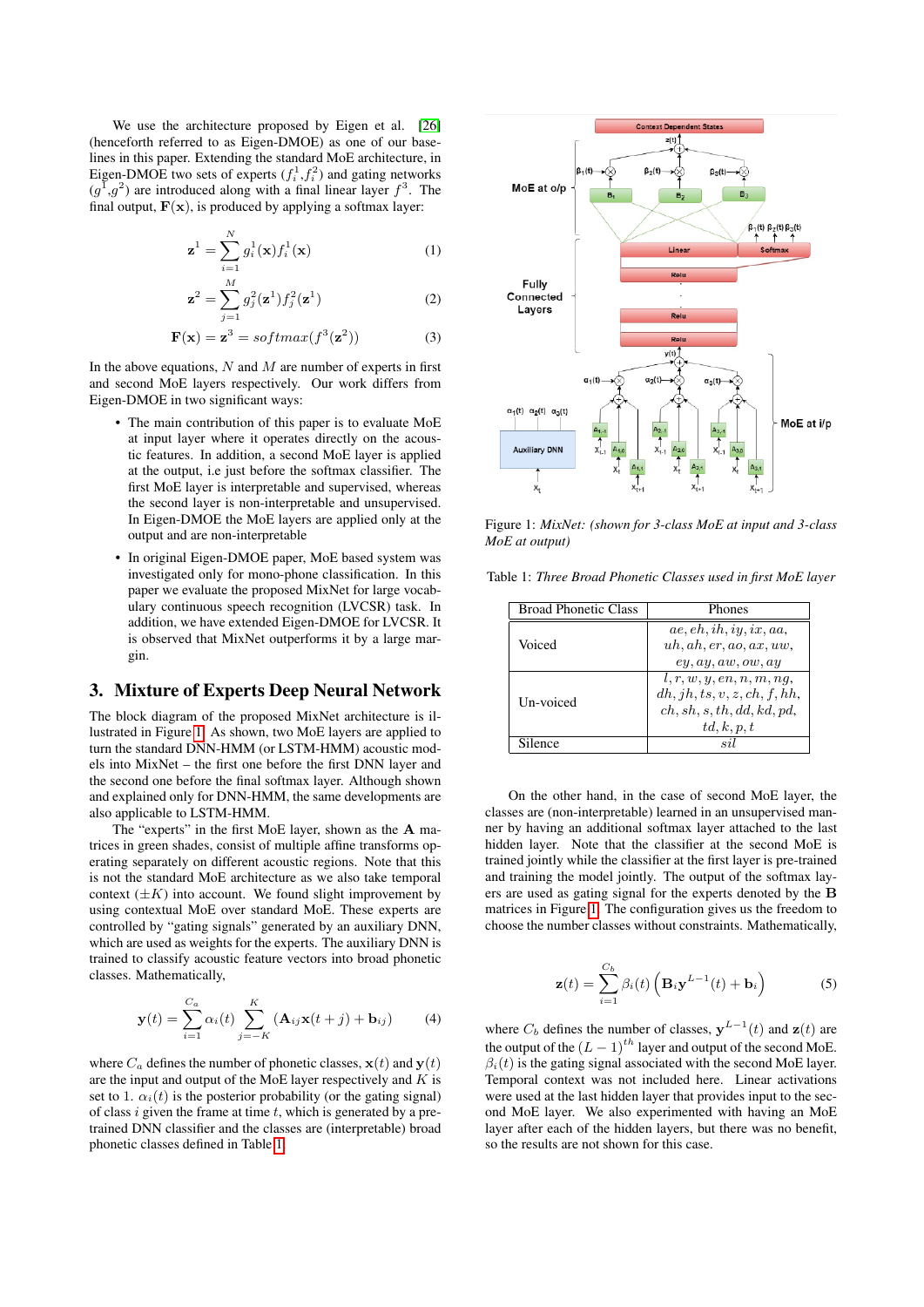| System     | <b>First MoE</b>                                          | Second MoE                           |
|------------|-----------------------------------------------------------|--------------------------------------|
| MixNet-I   | 3 phonetic class<br>full-rank experts<br>$(143\times143)$ |                                      |
| MixNet-II  |                                                           | 3-class                              |
|            |                                                           | low-rank experts $(1024 \times 512)$ |
| MixNet-III |                                                           | 5-class                              |
|            |                                                           | low-rank experts $(1024 \times 512)$ |
| MixNet-IV  |                                                           | 5-class                              |
|            |                                                           | full-rank $(1024 \times 1024)$       |
|            |                                                           | and 15-diagonal experts              |

<span id="page-2-2"></span>Table 2: *MixNet architectures used in experiments. Dimensions of experts are shown for DNN-HMM*

We note that essentially the gating signal convey information about the position of the feature vectors (or the hidden layer activations in case of second MoE layer) in the acoustic space. Since the above equations establish an one-to-one correspondence between the output targets of the classifier and the affine transforms, these transforms will learn to serve as regiondependent transforms, and as a consequence, will have the flexibility to move the feature vectors belonging to different regions in different directions. We conjecture that the MoE layers will effectively learn to transform the features such that the overlaps between acoustic regions are reduced. Detailed analysis that corroborates our assumption is presented later in this paper. There are two possible choices for the posterior calculation – hard or soft – in this paper we focus only on the later choice as it is more optimal. The MoE layers are trained jointly together with other layers. After convergence the MoE parameters are frozen and the composite model is used for decoding.

#### 4. Experimental Setup

<span id="page-2-0"></span>To assess the performance of the proposed MixNet, experiments are conducted on an Indian English LVCSR task. The training set consists of approximately 500 hours of audio, containing about 0.5 million utterances from 2189 speakers. The test set consisted of 4.2 hours of audio, containing 4000 utterances from 1307 speakers. The frame accuracy is obtained on 2.3 hours of cross validation set, containing 1870 audios from 631 speakers. A lexicon of 2 million words was used. For decoding a 3-gram language model (LM) was used. All experiments are conducted using Kaldi speech recognition toolkit [\[16\]](#page-4-15). The experimental set-up is similar to our earlier work [\[17\]](#page-4-16). The GMM-HMM was trained on Mel frequency cepstral coefficients (MFCC) using LDA+MLLT [\[18,](#page-4-17) [19\]](#page-4-18) transformation. There were 4749 senones in total. Afterwards discriminative training was applied using boosted MMI [\[20\]](#page-4-19). This model was used to generate alignments for the DNN-HMM or LSTM-HMM model training.

#### 4.1. Model Arachitecture

To compare the performance of the proposed MixNet architecture, we build the conventional LSTM-HMM and DNN-HMM systems. We also contrast the performance with the architecture proposed by Eigen et al (Eigen-DMoE). The input to DNN-HMM comprised 169 dimensional features generated by mean-normalized MFCCs with context expansion of  $\pm 6$ , fol-lowed by LDA normalization<sup>[1](#page-2-1)</sup>. The number of hidden units per

layer was 1024 and the number of layers were tuned to get the best accuracy, i.e., 8 hidden layers. Afterwards, Eigen-DMoE and MixNet DNN-HMMs were built using the same number of conventional hidden layers (plus MoE layers). Similar to the original work, the Eigen-DMoE model contained 9 experts in the MoE layers. Besides for fair comparison, we increased the number of nodes per layer from 128 to 512 (same as number of nodes in second MoE layer of MixNet-IV) nodes in both MoE layers. All network parameters were randomly initialized, which was followed by fine-tunning using cross-entropy loss. Afterwards, sMBR [\[29\]](#page-4-20) training was applied to the baseline and MixNet models.

Similar to DNN-HMM, the number of hidden layers in the baseline valina LSTM-HMM was tuned to get the best accuracy (5-layers). Each layers contained 1024 memory cells and a recurrent projection layer of size 256. Afterwards Eigen-DMoE and MixNet LSTMs were trained with the same number of conventional hidden layers (plus MoE layers). The input to model comprised 65 dimensional features  $(x(t)$  in Eq. [4\)](#page-1-3), obtained by splicing the mean-normalized MFCCs using a context of  $\pm 3$ , further normalized by LDA transformation without dimensionality reduction. 40 frames are used as left context to predict the output label for the current frame. Output HMM state label is delayed by 5 time steps to see the information from future frames while predicting for the current frame [\[10\]](#page-4-21). Truncated back propagation through time (BPTT) [\[21\]](#page-4-22) with fixed truncation length of 20 is used for network training. sMBR training was applied to these models.

The other models were MixNet systems, either LSTM-HMM or DNN-HMM, defined in Table [2.](#page-2-2) The model architectures were same as baseline, albeit the additional MoE layers as shown in the Figure [1.](#page-1-1) The first MoE layer consisted of 3 broad phonetic classes defined in Table [1.](#page-1-2) We experimented with 2 (speech and non-speech) and 13 phonetic classes, but 3 class yielded the optimal result. The number of classes in the second MoE layer were varied in the experiments. MixNet-I uses an MoE layer only at the input, but no second MoE. We note here that the second MoE layer affine transforms are connected to the output layer, so they can potentially consume a large number of parameters. To verify that the observed performance improvement is not just because of having more parameters, we make sure the number of parameters in the MixNet models are approximately the same (or less) as the baseline models. To achieve this we used either low rank experts [\[22\]](#page-4-23) or full-rank but diagonal experts in the second MoE layer. Specifically, MixNet-II and III use low-rank matrices of dimension 512, whereas MixNet-IV uses multi-diagonal matrices with 15 diagonal entries on each side of the principal diagonal. The training algorithms and input features were same as the baseline systems, except that for fair comparison the input context was reduced to  $\pm 5$  in case of MixNet DNN-HMMs. This is to ensure that the overall context seen by the baseline DNN-HMM

<span id="page-2-1"></span><sup>&</sup>lt;sup>1</sup>In ASR, LDA is applied for decorrelation and to improve interclass discrimination, where the classes are context-dependent HMM states. It is used as the default feature normalization module in Kaldi's

nnet3 recipes. Mainly there are two short-comings of LDA. Firstly, it is a linear transformation (not based on neural network) and the objective function is relatively weak (not cross-entropy or similar objective) which leaves scope for further improvement. Secondly, in LDA a single transformation is applied irrespective of the class to which a feature vector belongs. On the other hand, MixNet is a region-dependent transformation – a separate expert operates on the feature vector depending on the class to which it belongs. In the experiments LDA normalization is applied as a pre-processing module to both the baseline (DNN/LSTM and Eigen-DMoE) systems as well as to MixNet architectures. We emphasize that MixNet is not an alternative for LDA, but it is a novel neural network architecture trained on top of LDA features.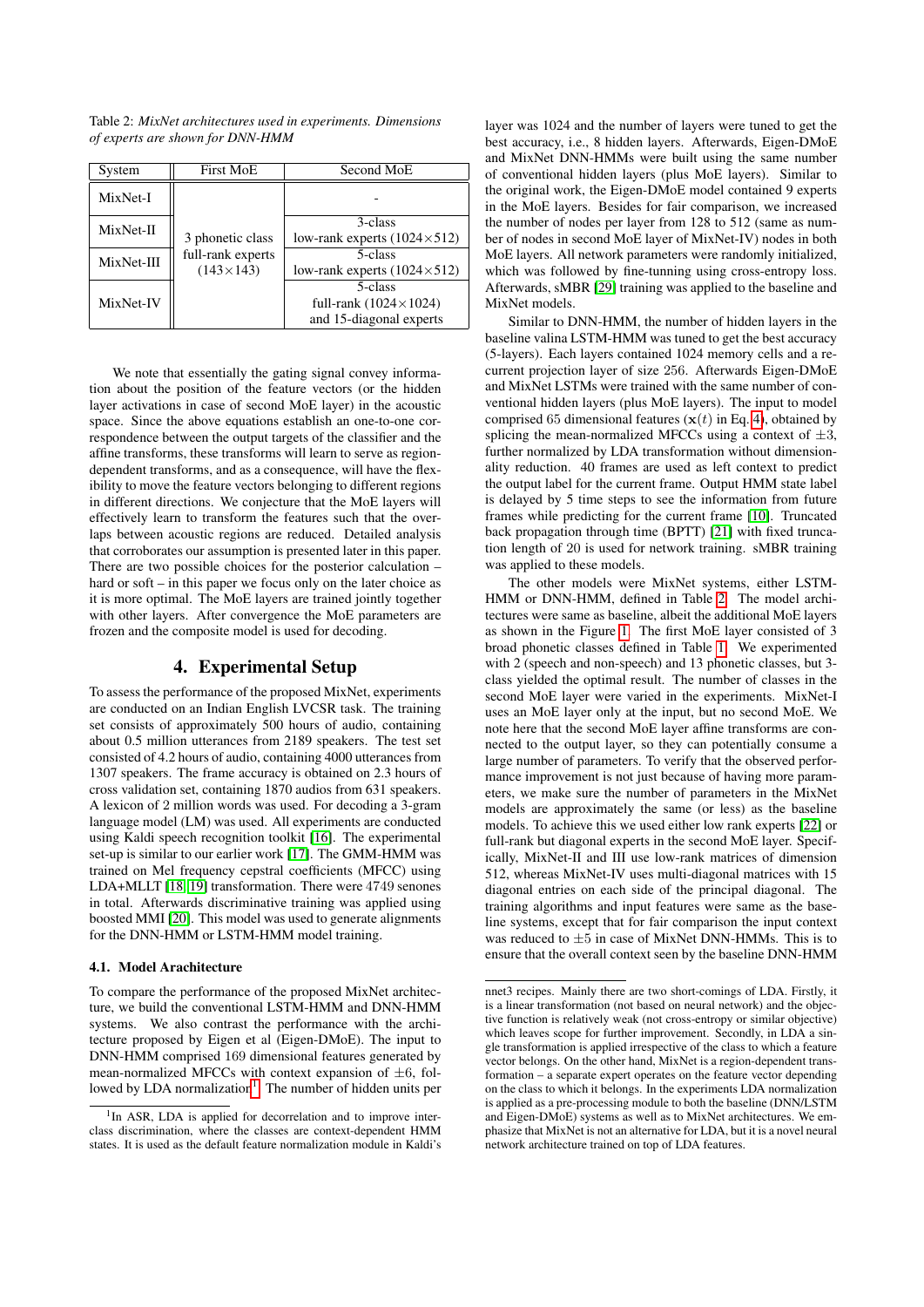<span id="page-3-2"></span>

Figure 2: *t-SNE plots comparing the baseline features (left) and the* first MoE layer *output (right). It is noted that in MoE space, the classes are better separated than the baseline features, especially speech and non-speech classes.*

and MixNet are same (note that the first MoE layer includes a context of  $\pm 1$ ). Similarly, the context was reduced from 3 to 2 in the case of MixNet LSTM-HMM.

The auxiliary classifier in both DNN and LSTM MixNet is a three layer DNN network each containing 512 ReLU units. The model was trained to predict the posterior probabilities of broad phonetic classes defined in Table [1.](#page-1-2) The output layer consisted of a soft-max layer containing 3 units corresponding to the broad phonetic classes. The same 500 hours of training set was used for the training. The network was trained using crossentropy loss. The frame accuracy of auxiliary classifier on a cross-validation set was 94%.

#### 5. Results

<span id="page-3-0"></span>First we present the analysis that shows that our assumption described earlier is valid. All analysis is carried out for DNN-HMM. We used the t-SNE [\[23\]](#page-4-24), to map the distributions of baseline features (i.e.,  $x(t)$  in Eq. [4\)](#page-1-3) and features at the output of the first MoE layers (i.e.,  $y(t)$  in Eq. [4\)](#page-1-3). Figure [2](#page-3-2) shows the t-SNE for 10 utterances randomly selected from the training set. The 3-classes (Table [1\)](#page-1-2) are marked in different colors. It may be noted that MoE features are more discriminative than the baseline features, in particular, the non-speech class is well separated from the other two classes.

Percentage of WERs (%WER) are obtained on test set and frame accuracy on cross-validation set, comparing the MoE systems with the baseline, are presented in Table [3](#page-3-3) and [4](#page-3-4) for DNN-HMM and LSTM-HMM respectively. The general observation from Table [3](#page-3-3) is that all MixNet DNN-HMM systems outperform the baselines DNN-HMM and Eigen-DMoE by a considerable margin. MixNet-I gives an improvement of 1.3% absolute compared to DNN-HMM (8 fully connected layers), whereas MixNet-II, consisting of 3 classes in the second MoE layer and low rank experts, gives no additional improvement. This may be because the expected improvement is nullified by the loss incurred due to low-rank projection. We note that this model has about 1.7 million parameters less than MixNet-I due to the low-rank layer. MixNet-III, comprising of 5 classes in the second MoE layer, gives a lower WER than MixNet-I and MixNet-II, which amounts to an improvement of 12.1% relative compared to the DNN-HMM baseline. The best performance is observed with MixNet-IV. It gives a further improvement, which amounts to 13.4% (2.1% absolute) and 6.2% (0.9% absolute) relative compared to the baseline DNN-HMM (8 FC layers) and Eigen-DMoE, respectively. Results also translates to sequence discriminative training which amount for 13.6%

<span id="page-3-3"></span>Table 3: *Results on DNN-HMM. FC refers to fully connected layer. Frame Accuracies are shown on CV Set while WERs are shown on Test Set.*

| Architecture                               | $%$ Frame<br>Accuracy | $(\%)$ WER |
|--------------------------------------------|-----------------------|------------|
| DNN - 6 FC layers                          | 59.1                  | 16.6       |
| DNN - 7 FC layers                          | 60.7                  | 16.0       |
| DNN - 8 FC layers                          | 61.3                  | 15.7       |
| DNN - 9 FC layers                          | 61.5                  | 15.7       |
| $DNN - 8$ FC layers $+$ sMBR               |                       | 14.7       |
| Eigen - $DMoE - 8 FC + 2 MoE$              | 62.1                  | 14.5       |
| Eigen - DMoE - $8$ FC + $2$ MoE + $sMBR$   |                       | 13.7       |
| $MixNet-I - 8 FC + 1 MOE$                  | 62.8                  | 14.4       |
| $MixNet-II - 8 FC + 2 MOE$                 | 61.9                  | 14.5       |
| $MixNet-III - 8 FC + 2 MOE$                | 63.2                  | 13.8       |
| MixNet-IV - 8 FC + 2 MoE $(C_a = C_b = 1)$ | 61.6                  | 15.6       |
| $MixNet-IV - 8 FC + 2 MOE$                 | 63.4                  | 13.6       |
| $MixNet-IV - 8 FC + 2 MOE + sMBR$          |                       | 12.7       |

<span id="page-3-4"></span>Table 4: *Results on LSTM-HMM. Frame Accuracies are shown on CV Set while WERs are shown on Test Set.*

| Architecture                               | $%$ Frame | $(\%)$ WER |
|--------------------------------------------|-----------|------------|
|                                            | Accuracy  |            |
| LSTMP - 4 LSTM layers                      | 61.9      | 15.4       |
| LSTMP - 5 LSTM layers                      | 62.1      | 14.9       |
| LSTMP - 6 LSTM layers                      | 62.4      | 14.9       |
| LSTMP - 5 LSTM layers + sMBR               |           | 14.0       |
| Eigen - DMoE - 5 LSTM + 2 MoE              | 62.8      | 14.6       |
| Eigen - $DMoE - 5$ LSTM + $2$ MoE + $sMBR$ |           | 13.6       |
| $MixNet-IV - 5 LSTM + 2 MOE$               | 63.3      | 13.5       |
| $MixNet-IV - 5 LSTM + 2 MOE + sMBR$        |           | 12.6       |

(2.0% absolute) and 7.3% (1.0% absolute) relative improvement compared to DNN-HMM (8 FC layers) and Eigen-DMoE, respectively. It is noted that in the special case when  $C_a$  and  $C_b$ are 1, MixNet reduces to conventional baseline with two additional fully connected layers, in which case the performance is reduced to baseline.

The improvements also carry over to LSTM-HMM models. We note from Table [4](#page-3-4) that MixNet-IV yields 1.4% and 1.1% absolute gains compared to LSTM-HMM and Eigen-DMoE LSTM-HMM, respectively, which equal to 9.4% and 7.5% relative. The Improvement translates to sequence discriminative training as well. MixNet-IV gives an absolute improvement of 1.4% and 1.0% compared to LSTM-HMM and Eigen-DMoE.

#### 6. Conclusions

<span id="page-3-1"></span>This paper investigates a novel architecture for acoustic modeling using Mixture of Experts in the context of automatic speech recognition. Experiments conducted on a large vocabulary ASR task show that MoE helps to reduce the overlap in distributions of different acoustic classes, which leads to significant reduction in WER compared to strong baselines, namely, DNN and LSTM. The scatter diagram verifies that the MoE features indeed have higher inter-class separation than the baseline features, which is translated to lower WER compared to baselines.

Future direction includes noise robustness of MixNet in far-field scenario. It will also be interesting to investigate the method in case of lower frame rate (LFR) [\[24\]](#page-4-25) acoustic models.